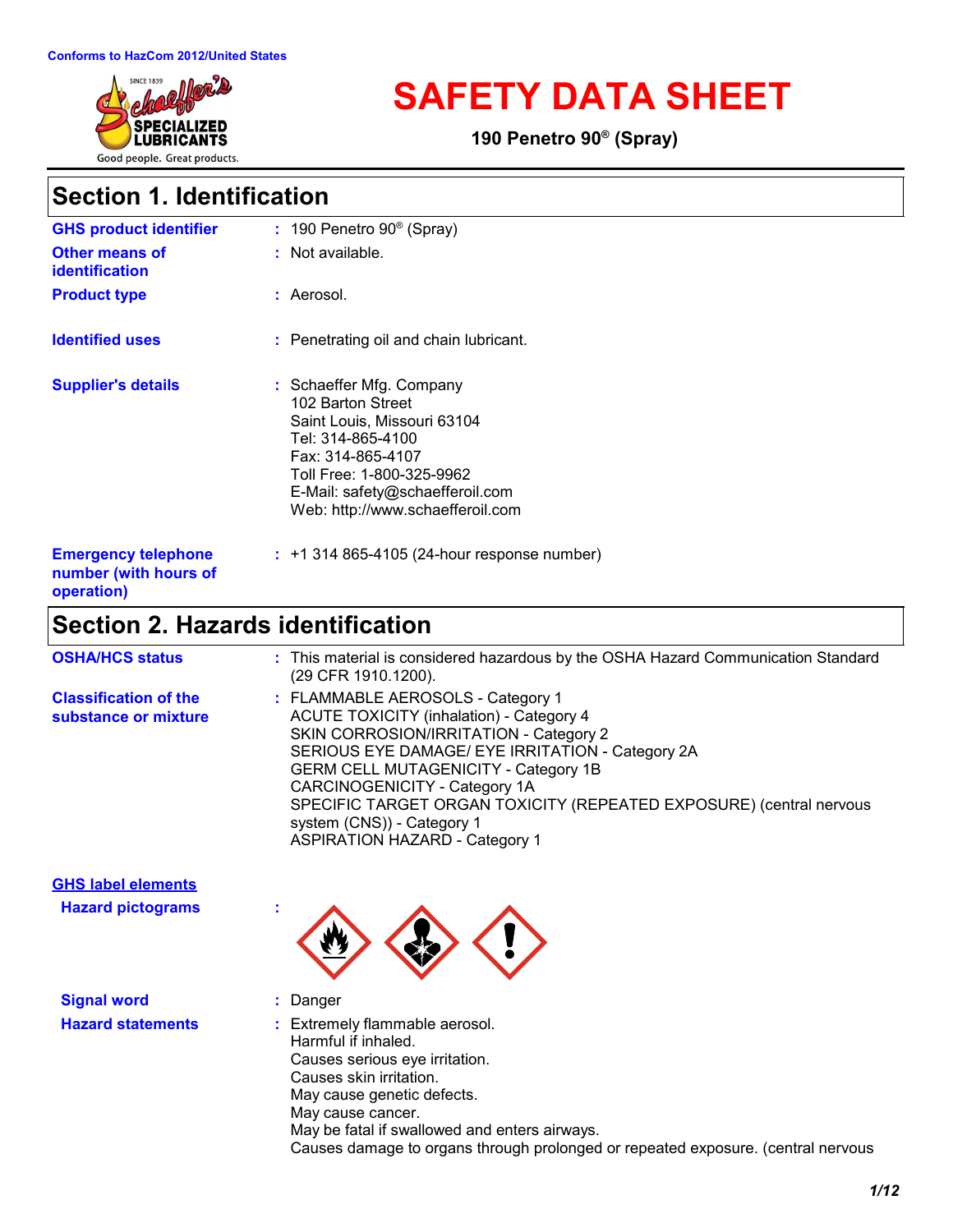## **Section 2. Hazards identification**

|                                                          | system (CNS))                                                                                                                                                                                                                                                                                                                                                                                                                                                                                                                                                                                                                                                                         |
|----------------------------------------------------------|---------------------------------------------------------------------------------------------------------------------------------------------------------------------------------------------------------------------------------------------------------------------------------------------------------------------------------------------------------------------------------------------------------------------------------------------------------------------------------------------------------------------------------------------------------------------------------------------------------------------------------------------------------------------------------------|
| <b>Precautionary statements</b>                          |                                                                                                                                                                                                                                                                                                                                                                                                                                                                                                                                                                                                                                                                                       |
| <b>Prevention</b>                                        | : Obtain special instructions before use. Do not handle until all safety precautions have<br>been read and understood. Wear protective gloves. Wear eye or face protection.<br>Wear protective clothing. Keep away from heat, hot surfaces, sparks, open flames and<br>other ignition sources. No smoking. Do not spray on an open flame or other ignition<br>source. Use only outdoors or in a well-ventilated area. Do not breathe dust or mist. Do<br>not eat, drink or smoke when using this product. Wash hands thoroughly after handling.<br>Pressurized container: Do not pierce or burn, even after use.                                                                      |
| <b>Response</b>                                          | : Get medical attention if you feel unwell. IF exposed or concerned: Get medical<br>attention. IF INHALED: Remove person to fresh air and keep comfortable for breathing.<br>Call a POISON CENTER or physician if you feel unwell. IF SWALLOWED:<br>Immediately call a POISON CENTER or physician. Do NOT induce vomiting. IF ON<br>SKIN: Wash with plenty of soap and water. Take off contaminated clothing and wash it<br>before reuse. If skin irritation occurs: Get medical attention. IF IN EYES: Rinse<br>cautiously with water for several minutes. Remove contact lenses, if present and easy<br>to do. Continue rinsing. If eye irritation persists: Get medical attention. |
| <b>Storage</b>                                           | : Protect from sunlight. Do not expose to temperatures exceeding $50^{\circ}$ C/122 $^{\circ}$ F.                                                                                                                                                                                                                                                                                                                                                                                                                                                                                                                                                                                     |
| <b>Disposal</b>                                          | : Dispose of contents and container in accordance with all local, regional, national and<br>international regulations.                                                                                                                                                                                                                                                                                                                                                                                                                                                                                                                                                                |
| <b>Hazards not otherwise</b><br>classified               | : None known.                                                                                                                                                                                                                                                                                                                                                                                                                                                                                                                                                                                                                                                                         |
| <b>Hazards not otherwise</b><br><b>classified (HNOC)</b> | : None known.                                                                                                                                                                                                                                                                                                                                                                                                                                                                                                                                                                                                                                                                         |

### **Section 3. Composition/information on ingredients**

| Substance/mixture     | : Mixture          |
|-----------------------|--------------------|
| <b>Other means of</b> | $:$ Not available. |
| <i>identification</i> |                    |

#### **CAS number/other identifiers**

| <b>CAS number</b> | : Not applicable. |
|-------------------|-------------------|
|                   |                   |

| Ingredient name                                        | $\frac{9}{6}$   | <b>CAS number</b> |
|--------------------------------------------------------|-----------------|-------------------|
| Distillates (petroleum), hydrotreated heavy naphthenic | $\geq$ 25 - <50 | 64742-52-5        |
| Distillates (petroleum), hydrotreated light naphthenic | $\geq$ 25 - <50 | 64742-53-6        |
| Solvent naphtha (petroleum), medium aliph.             | $\ge 5 - 10$    | 64742-88-7        |
| <b>I</b> sobutane                                      | $\ge 5 - 10$    | 75-28-5           |
| Antimony, dialkyl dithiocarbamate                      | $\geq 1 - 3$    | 15890-25-2        |

**Any concentration shown as a range is to protect confidentiality or is due to batch variation.**

**There are no additional ingredients present which, within the current knowledge of the supplier and in the concentrations applicable, are classified as hazardous to health or the environment and hence require reporting in this section.**

**Occupational exposure limits, if available, are listed in Section 8.**

## **Section 4. First aid measures**

#### **Description of necessary first aid measures**

**Eye contact :**

: Immediately flush eyes with plenty of water, occasionally lifting the upper and lower eyelids. Check for and remove any contact lenses. Continue to rinse for at least 20 minutes. Get medical attention.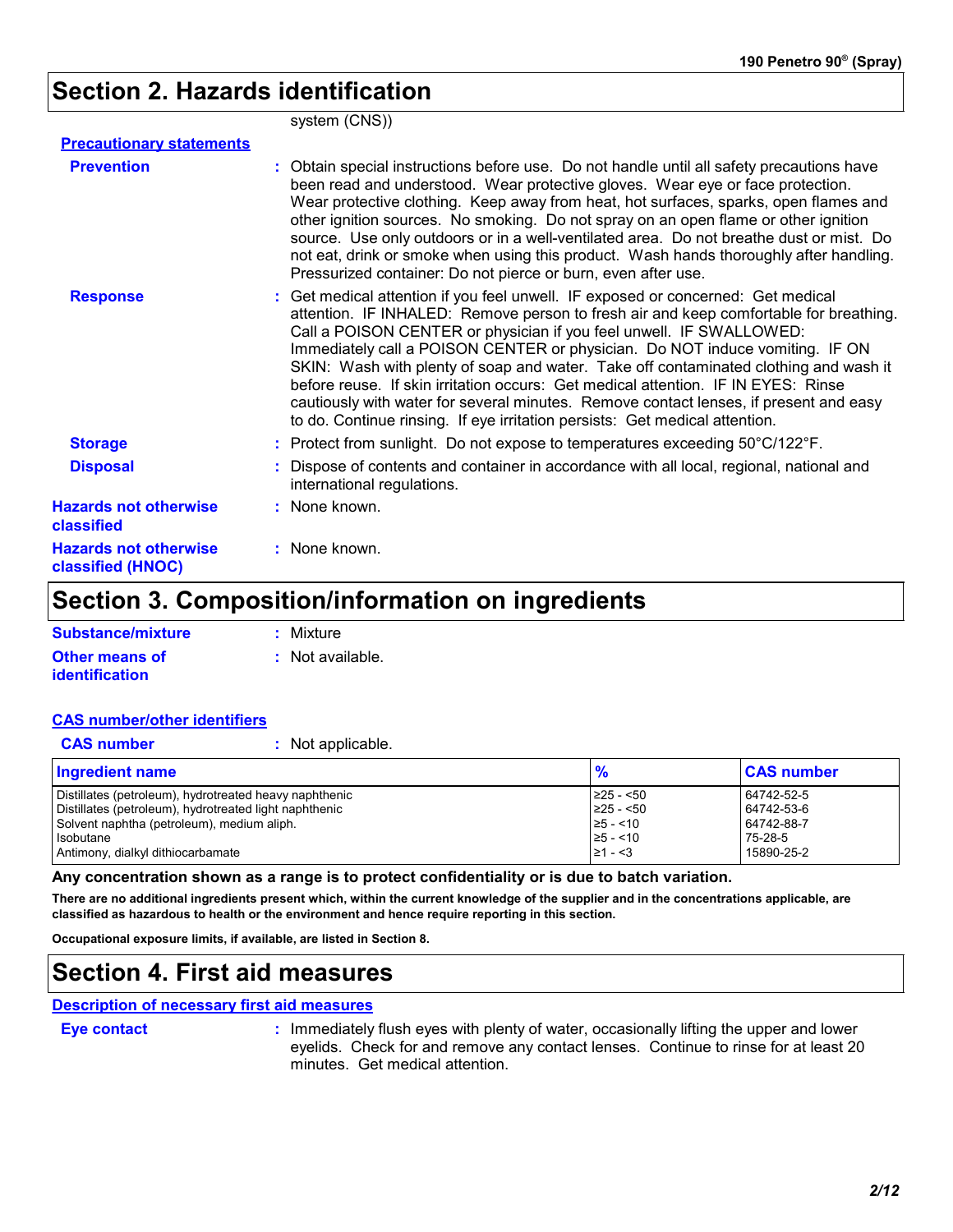# **Section 4. First aid measures**

| <b>Inhalation</b>   | : Remove victim to fresh air and keep at rest in a position comfortable for breathing. If it<br>is suspected that fumes are still present, the rescuer should wear an appropriate mask<br>or self-contained breathing apparatus. If not breathing, if breathing is irregular or if<br>respiratory arrest occurs, provide artificial respiration or oxygen by trained personnel. It<br>may be dangerous to the person providing aid to give mouth-to-mouth resuscitation.<br>Get medical attention. If necessary, call a poison center or physician. If unconscious,<br>place in recovery position and get medical attention immediately. Maintain an open<br>airway. Loosen tight clothing such as a collar, tie, belt or waistband. In case of<br>inhalation of decomposition products in a fire, symptoms may be delayed. The exposed<br>person may need to be kept under medical surveillance for 48 hours. |
|---------------------|----------------------------------------------------------------------------------------------------------------------------------------------------------------------------------------------------------------------------------------------------------------------------------------------------------------------------------------------------------------------------------------------------------------------------------------------------------------------------------------------------------------------------------------------------------------------------------------------------------------------------------------------------------------------------------------------------------------------------------------------------------------------------------------------------------------------------------------------------------------------------------------------------------------|
| <b>Skin contact</b> | : Flush contaminated skin with plenty of water. Wash contaminated clothing thoroughly<br>with water before removing it, or wear gloves. Continue to rinse for at least 20 minutes.<br>Get medical attention. Wash clothing before reuse. Clean shoes thoroughly before<br>reuse.                                                                                                                                                                                                                                                                                                                                                                                                                                                                                                                                                                                                                               |
| <b>Ingestion</b>    | : Get medical attention immediately. Call a poison center or physician. Wash out mouth<br>with water. Remove dentures if any. Remove victim to fresh air and keep at rest in a<br>position comfortable for breathing. If material has been swallowed and the exposed<br>person is conscious, give small quantities of water to drink. Stop if the exposed person<br>feels sick as vomiting may be dangerous. Aspiration hazard if swallowed. Can enter<br>lungs and cause damage. Do not induce vomiting. If vomiting occurs, the head should<br>be kept low so that vomit does not enter the lungs. Never give anything by mouth to an<br>unconscious person. If unconscious, place in recovery position and get medical<br>attention immediately. Maintain an open airway. Loosen tight clothing such as a collar,<br>tie, belt or waistband.                                                                |

#### **Most important symptoms/effects, acute and delayed**

| <b>Potential acute health effects</b> |                                                                                                                                                                                                                                                                                                                                                                                                                 |
|---------------------------------------|-----------------------------------------------------------------------------------------------------------------------------------------------------------------------------------------------------------------------------------------------------------------------------------------------------------------------------------------------------------------------------------------------------------------|
| <b>Eye contact</b>                    | : Causes serious eye irritation.                                                                                                                                                                                                                                                                                                                                                                                |
| <b>Inhalation</b>                     | $:$ Harmful if inhaled.                                                                                                                                                                                                                                                                                                                                                                                         |
| <b>Skin contact</b>                   | : Causes skin irritation.                                                                                                                                                                                                                                                                                                                                                                                       |
| <b>Ingestion</b>                      | : May be fatal if swallowed and enters airways.                                                                                                                                                                                                                                                                                                                                                                 |
| <b>Over-exposure signs/symptoms</b>   |                                                                                                                                                                                                                                                                                                                                                                                                                 |
| <b>Eye contact</b>                    | : Adverse symptoms may include the following:<br>pain or irritation<br>watering<br>redness                                                                                                                                                                                                                                                                                                                      |
| <b>Inhalation</b>                     | : Adverse symptoms may include the following:<br>respiratory tract irritation<br>coughing                                                                                                                                                                                                                                                                                                                       |
| <b>Skin contact</b>                   | : Adverse symptoms may include the following:<br>irritation<br>redness                                                                                                                                                                                                                                                                                                                                          |
| <b>Ingestion</b>                      | : Adverse symptoms may include the following:<br>nausea or vomiting                                                                                                                                                                                                                                                                                                                                             |
|                                       | Indication of immediate medical attention and special treatment needed, if necessary                                                                                                                                                                                                                                                                                                                            |
| <b>Notes to physician</b>             | : In case of inhalation of decomposition products in a fire, symptoms may be delayed.<br>The exposed person may need to be kept under medical surveillance for 48 hours.                                                                                                                                                                                                                                        |
| <b>Specific treatments</b>            | : No specific treatment.                                                                                                                                                                                                                                                                                                                                                                                        |
| <b>Protection of first-aiders</b>     | : No action shall be taken involving any personal risk or without suitable training. If it is<br>suspected that fumes are still present, the rescuer should wear an appropriate mask or<br>self-contained breathing apparatus. It may be dangerous to the person providing aid to<br>give mouth-to-mouth resuscitation. Wash contaminated clothing thoroughly with water<br>before removing it, or wear gloves. |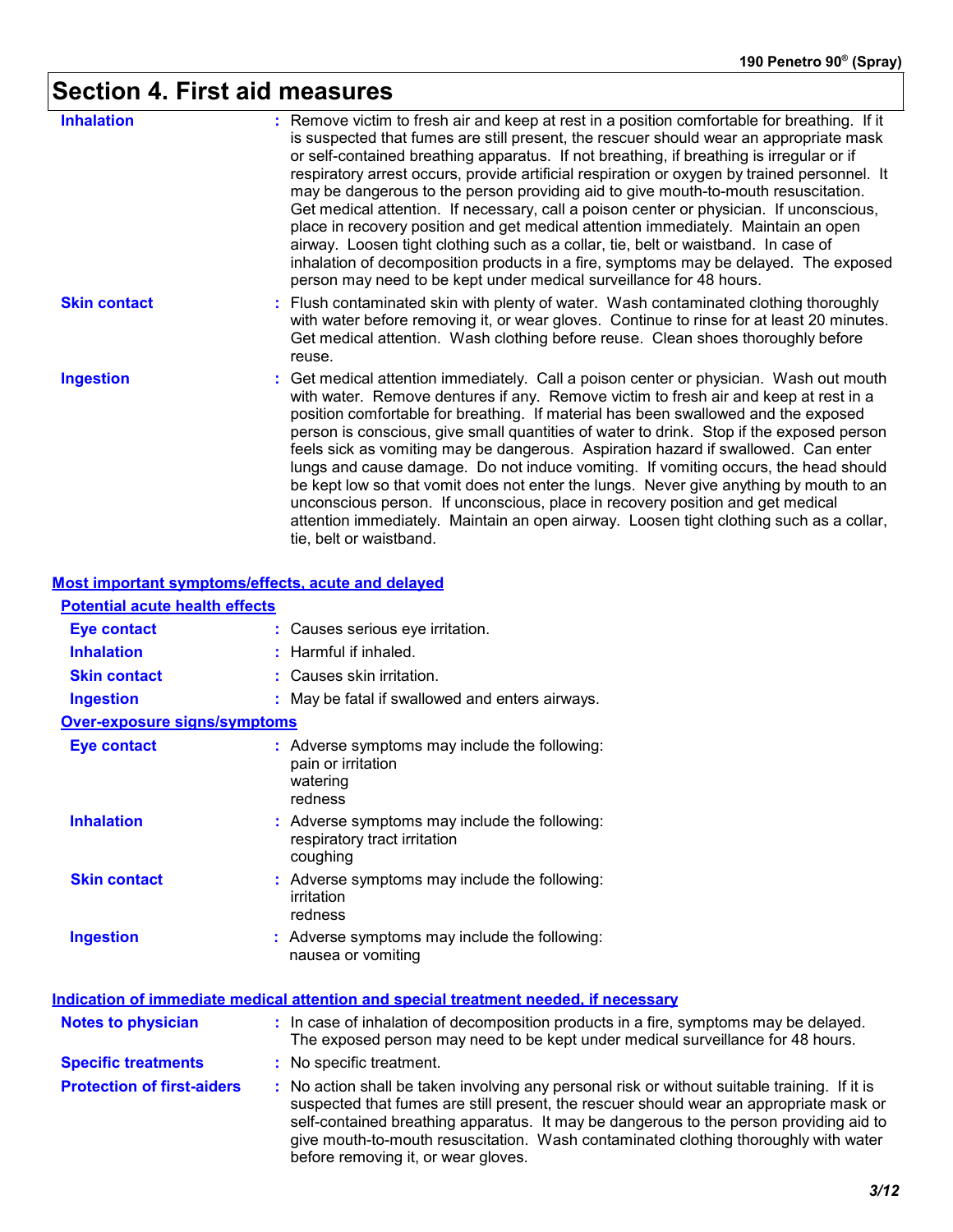## **Section 4. First aid measures**

**See toxicological information (Section 11)**

## **Section 5. Fire-fighting measures**

| <b>Extinguishing media</b>                               |                                                                                                                                                                                                                                                                                                                                                                                                                                                       |
|----------------------------------------------------------|-------------------------------------------------------------------------------------------------------------------------------------------------------------------------------------------------------------------------------------------------------------------------------------------------------------------------------------------------------------------------------------------------------------------------------------------------------|
| <b>Suitable extinguishing</b><br>media                   | : Use an extinguishing agent suitable for the surrounding fire.                                                                                                                                                                                                                                                                                                                                                                                       |
| <b>Unsuitable extinguishing</b><br>media                 | : None known.                                                                                                                                                                                                                                                                                                                                                                                                                                         |
| <b>Specific hazards arising</b><br>from the chemical     | : Extremely flammable aerosol. In a fire or if heated, a pressure increase will occur and<br>the container may burst, with the risk of a subsequent explosion. Gas may accumulate<br>in low or confined areas or travel a considerable distance to a source of ignition and<br>flash back, causing fire or explosion. Bursting aerosol containers may be propelled<br>from a fire at high speed. Runoff to sewer may create fire or explosion hazard. |
| <b>Hazardous thermal</b><br>decomposition products       | Decomposition products may include the following materials:<br>carbon dioxide<br>carbon monoxide<br>nitrogen oxides<br>sulfur oxides<br>halogenated compounds<br>metal oxide/oxides                                                                                                                                                                                                                                                                   |
| <b>Special protective actions</b><br>for fire-fighters   | : Move containers from fire area if this can be done without risk. Use water spray to keep<br>fire-exposed containers cool.                                                                                                                                                                                                                                                                                                                           |
| <b>Special protective</b><br>equipment for fire-fighters | : Fire-fighters should wear appropriate protective equipment and self-contained breathing<br>apparatus (SCBA) with a full face-piece operated in positive pressure mode.                                                                                                                                                                                                                                                                              |

## **Section 6. Accidental release measures**

| <b>Personal precautions, protective equipment and emergency procedures</b> |  |                                                                                                                                                                                                                                                                                                                                                                                                                                                                                                                                                                                                                                                                                                                                                                                  |
|----------------------------------------------------------------------------|--|----------------------------------------------------------------------------------------------------------------------------------------------------------------------------------------------------------------------------------------------------------------------------------------------------------------------------------------------------------------------------------------------------------------------------------------------------------------------------------------------------------------------------------------------------------------------------------------------------------------------------------------------------------------------------------------------------------------------------------------------------------------------------------|
| For non-emergency<br>personnel                                             |  | : No action shall be taken involving any personal risk or without suitable training.<br>Evacuate surrounding areas. Keep unnecessary and unprotected personnel from<br>entering. In the case of aerosols being ruptured, care should be taken due to the rapid<br>escape of the pressurized contents and propellant. If a large number of containers are<br>ruptured, treat as a bulk material spillage according to the instructions in the clean-up<br>section. Do not touch or walk through spilled material. Shut off all ignition sources. No<br>flares, smoking or flames in hazard area. Avoid breathing vapor or mist. Provide<br>adequate ventilation. Wear appropriate respirator when ventilation is inadequate. Put<br>on appropriate personal protective equipment. |
| For emergency responders :                                                 |  | If specialized clothing is required to deal with the spillage, take note of any information in<br>Section 8 on suitable and unsuitable materials. See also the information in "For non-<br>emergency personnel".                                                                                                                                                                                                                                                                                                                                                                                                                                                                                                                                                                 |
| <b>Environmental precautions</b>                                           |  | : Avoid dispersal of spilled material and runoff and contact with soil, waterways, drains<br>and sewers. U.S.A. regulations may require reporting spills of this material that could<br>reach any surface waters. Report spills to all applicable Federal, State, Provincial and<br>local authorities and/or the United States National Response Center at (800) 424-8802<br>as appropriate or required.                                                                                                                                                                                                                                                                                                                                                                         |

#### **Methods and materials for containment and cleaning up**

| <b>Small spill</b> | : Stop leak if without risk. Move containers from spill area. Absorb with an inert dry |
|--------------------|----------------------------------------------------------------------------------------|
|                    | material and place in an appropriate waste disposal container. Dispose of via a        |
|                    | licensed waste disposal contractor.                                                    |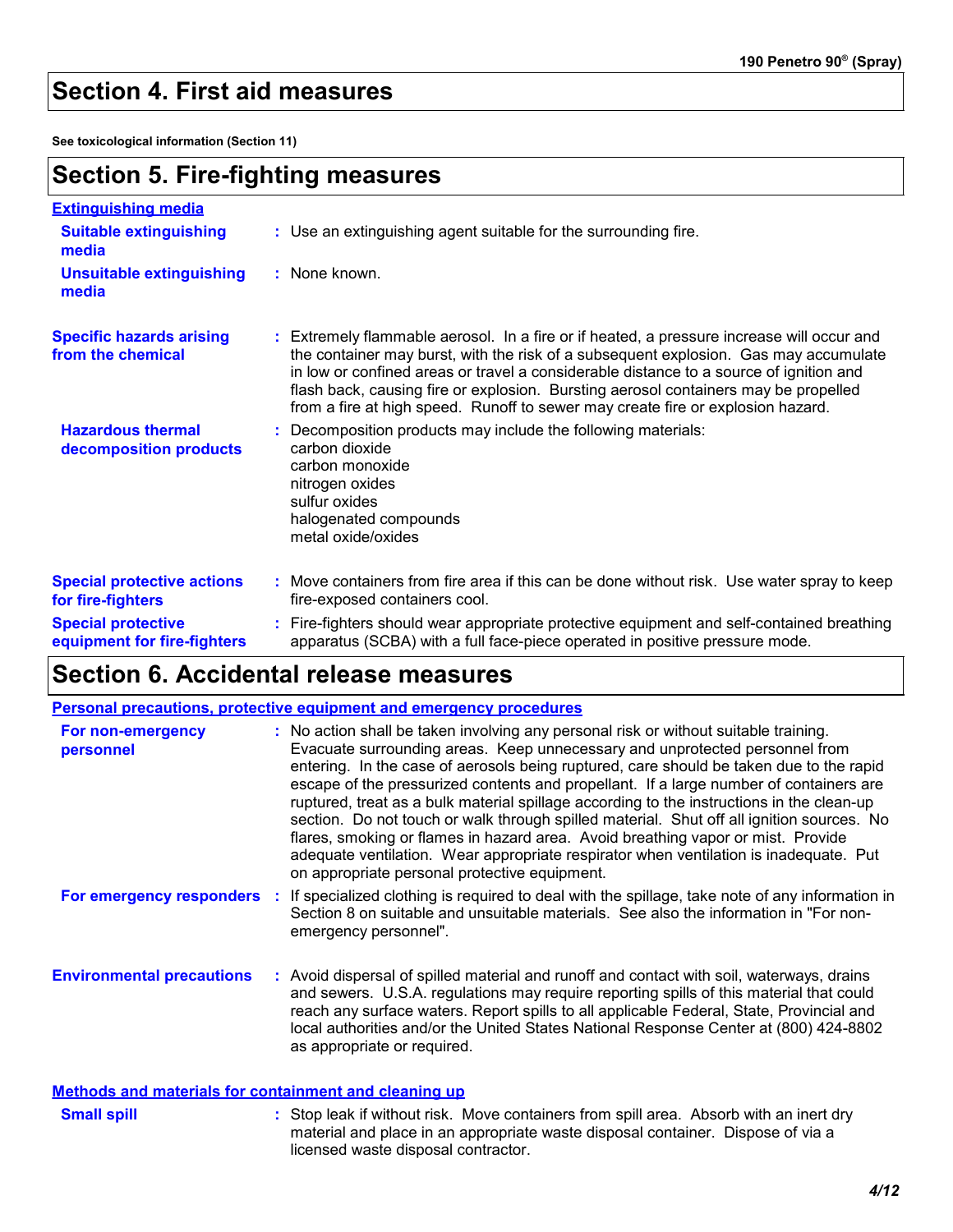# **Section 6. Accidental release measures**

| <b>Large spill</b> | : Stop leak if without risk. Move containers from spill area. Approach release from      |
|--------------------|------------------------------------------------------------------------------------------|
|                    | upwind. Prevent entry into sewers, water courses, basements or confined areas.           |
|                    | Contain and collect spillage with non-combustible, absorbent material e.g. sand, earth,  |
|                    | vermiculite or diatomaceous earth and place in container for disposal according to local |
|                    | regulations (see Section 13). Dispose of via a licensed waste disposal contractor.       |
|                    | Contaminated absorbent material may pose the same hazard as the spilled product.         |
|                    | Note: see Section 1 for emergency contact information and Section 13 for waste           |
|                    | disposal.                                                                                |

## **Section 7. Handling and storage**

| <b>Precautions for safe handling</b>                                             |                                                                                                                                                                                                                                                                                                                                                                                                                                                                                                                                                                                                                                                                                                                                                                                                                                                         |
|----------------------------------------------------------------------------------|---------------------------------------------------------------------------------------------------------------------------------------------------------------------------------------------------------------------------------------------------------------------------------------------------------------------------------------------------------------------------------------------------------------------------------------------------------------------------------------------------------------------------------------------------------------------------------------------------------------------------------------------------------------------------------------------------------------------------------------------------------------------------------------------------------------------------------------------------------|
| <b>Protective measures</b>                                                       | : Put on appropriate personal protective equipment (see Section 8). Pressurized<br>container: protect from sunlight and do not expose to temperatures exceeding 50°C. Do<br>not pierce or burn, even after use. Avoid exposure - obtain special instructions before<br>use. Do not handle until all safety precautions have been read and understood. Do not<br>get in eyes or on skin or clothing. Do not breathe vapor or mist. Do not swallow. Avoid<br>breathing gas. Use only with adequate ventilation. Wear appropriate respirator when<br>ventilation is inadequate. Store and use away from heat, sparks, open flame or any<br>other ignition source. Use explosion-proof electrical (ventilating, lighting and material<br>handling) equipment. Use only non-sparking tools. Empty containers retain product<br>residue and can be hazardous. |
| <b>Advice on general</b><br>occupational hygiene                                 | : Eating, drinking and smoking should be prohibited in areas where this material is<br>handled, stored and processed. Workers should wash hands and face before eating,<br>drinking and smoking. See also Section 8 for additional information on hygiene<br>measures. Remove contaminated clothing and protective equipment before entering<br>eating areas.                                                                                                                                                                                                                                                                                                                                                                                                                                                                                           |
| <b>Conditions for safe storage,</b><br>including any<br><i>incompatibilities</i> | : Store in accordance with local regulations. Store away from direct sunlight in a dry, cool<br>and well-ventilated area, away from incompatible materials (see Section 10) and food<br>and drink. Eliminate all ignition sources. Use appropriate containment to avoid<br>environmental contamination.                                                                                                                                                                                                                                                                                                                                                                                                                                                                                                                                                 |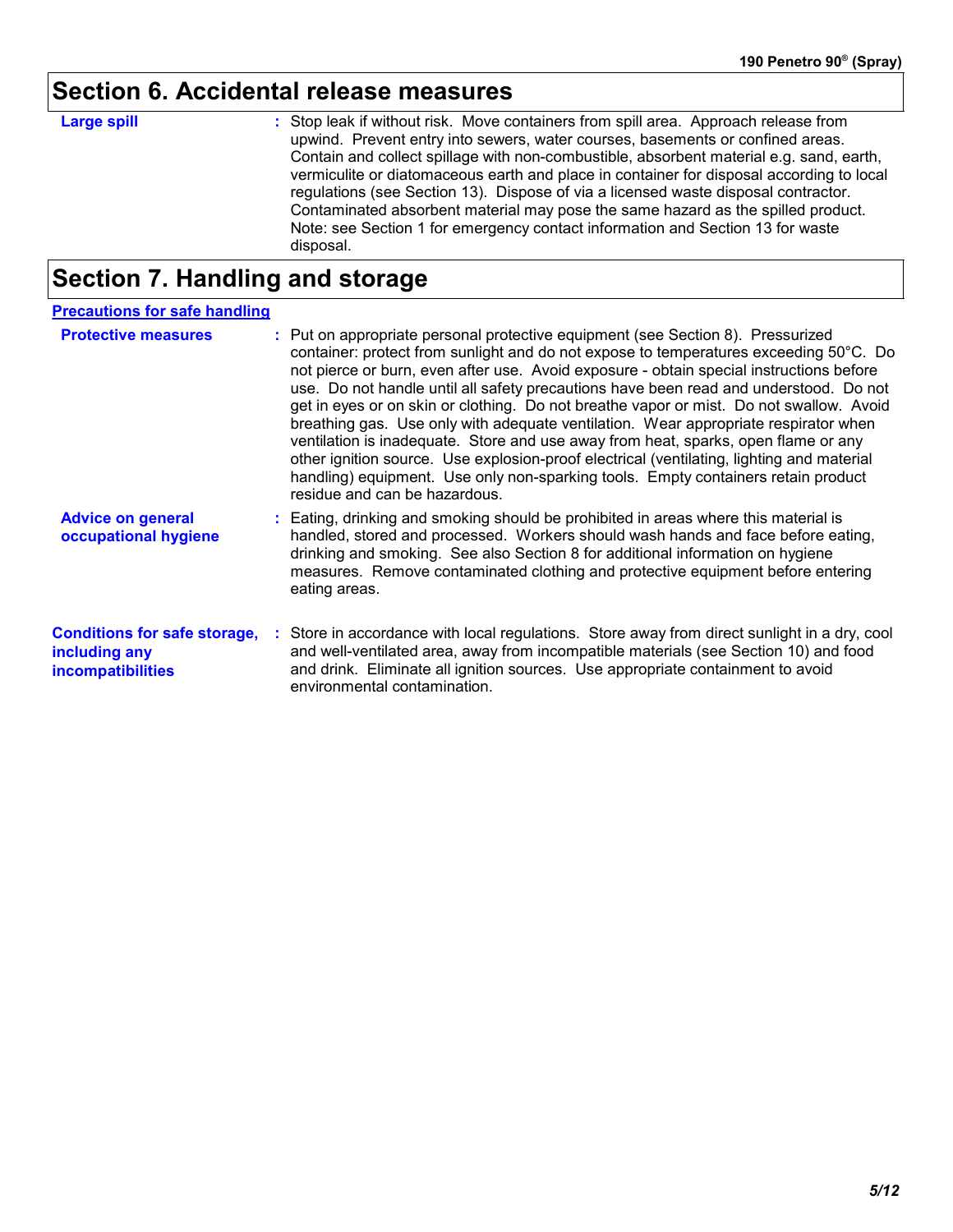## **Section 8. Exposure controls/personal protection**

#### **Control parameters**

#### **Occupational exposure limits**

| <b>Ingredient name</b>                                 | <b>Exposure limits</b>                                                                            |
|--------------------------------------------------------|---------------------------------------------------------------------------------------------------|
| Distillates (petroleum), hydrotreated heavy naphthenic | ACGIH TLV (United States, 3/2015).                                                                |
|                                                        | TWA: 5 mg/m <sup>3</sup> 8 hours. Form: Inhalable fraction<br>NIOSH REL (United States, 10/2013). |
|                                                        | TWA: 5 mg/m <sup>3</sup> 10 hours. Form: Mist                                                     |
|                                                        | STEL: 10 mg/m <sup>3</sup> 15 minutes. Form: Mist                                                 |
|                                                        | OSHA PEL (United States, 2/2013).                                                                 |
|                                                        | TWA: 5 mg/m <sup>3</sup> 8 hours. Form: Mist                                                      |
| Distillates (petroleum), hydrotreated light naphthenic | ACGIH TLV (United States, 3/2015).                                                                |
|                                                        | TWA: 5 mg/m <sup>3</sup> 8 hours. Form: Inhalable fraction                                        |
|                                                        | NIOSH REL (United States, 10/2013).                                                               |
|                                                        | TWA: 5 mg/m <sup>3</sup> 10 hours. Form: Mist                                                     |
|                                                        | STEL: 10 mg/m <sup>3</sup> 15 minutes. Form: Mist                                                 |
|                                                        | OSHA PEL (United States, 2/2013).                                                                 |
|                                                        | TWA: 5 mg/m <sup>3</sup> 8 hours.                                                                 |
| Solvent naphtha (petroleum), medium aliph.             | OSHA PEL (United States, 2/2013).                                                                 |
|                                                        | TWA: 100 ppm 8 hours.                                                                             |
|                                                        | TWA: $400 \text{ mg/m}^3$ 8 hours.                                                                |
| Isobutane                                              | NIOSH REL (United States, 10/2013).                                                               |
|                                                        | TWA: 1900 mg/m <sup>3</sup> 10 hours.                                                             |
|                                                        | TWA: 800 ppm 10 hours.                                                                            |
|                                                        | ACGIH TLV (United States, 3/2015).<br>STEL: 1000 ppm 15 minutes.                                  |
| Antimony, dialkyl dithiocarbamate                      | ACGIH TLV (United States, 3/2015).                                                                |
|                                                        | TWA: $0.5$ mg/m <sup>3</sup> , (as Sb) 8 hours.                                                   |
|                                                        | OSHA PEL (United States, 2/2013).                                                                 |
|                                                        | TWA: $0.5$ mg/m <sup>3</sup> , (as Sb) 8 hours.                                                   |
|                                                        | NIOSH REL (United States, 10/2013).                                                               |
|                                                        | TWA: $0.5 \text{ mg/m}^3$ , (as Sb) 10 hours.                                                     |
|                                                        | OSHA PEL 1989 (United States, 3/1989).                                                            |
|                                                        | TWA: $0.5$ mg/m <sup>3</sup> , (as Sb) 8 hours.                                                   |

| <b>Appropriate engineering</b><br><b>controls</b> | : Use only with adequate ventilation. Use process enclosures, local exhaust ventilation or<br>other engineering controls to keep worker exposure to airborne contaminants below any<br>recommended or statutory limits. The engineering controls also need to keep gas,<br>vapor or dust concentrations below any lower explosive limits. Use explosion-proof<br>ventilation equipment.           |
|---------------------------------------------------|---------------------------------------------------------------------------------------------------------------------------------------------------------------------------------------------------------------------------------------------------------------------------------------------------------------------------------------------------------------------------------------------------|
| <b>Environmental exposure</b><br><b>controls</b>  | : Emissions from ventilation or work process equipment should be checked to ensure<br>they comply with the requirements of environmental protection legislation.                                                                                                                                                                                                                                  |
| <b>Individual protection measures</b>             |                                                                                                                                                                                                                                                                                                                                                                                                   |
| <b>Hygiene measures</b>                           | : Wash hands, forearms and face thoroughly after handling chemical products, before<br>eating, smoking and using the lavatory and at the end of the working period.<br>Appropriate techniques should be used to remove potentially contaminated clothing.<br>Wash contaminated clothing before reusing. Ensure that eyewash stations and safety<br>showers are close to the workstation location. |
| <b>Eye/face protection</b>                        | : Wear eye protection such as safety glasses, chemical goggles, or face shields if<br>engineering controls or work practices are not adequate to prevent eye contact.                                                                                                                                                                                                                             |
| <b>Skin protection</b>                            |                                                                                                                                                                                                                                                                                                                                                                                                   |
| <b>Hand protection</b>                            | : Use nitrile or oil resistant gloves.                                                                                                                                                                                                                                                                                                                                                            |
| <b>Body protection</b>                            | : Personal protective clothing such as gloves, aprons, boots and complete facial<br>protection should be selected based on the task being performed and the risks involved.<br>Users should determine acceptable performance characteristics of protective clothing.<br>Consider physical requirements and other substances present when selecting protective<br>clothing.                        |
| <b>Other skin protection</b>                      | : Appropriate footwear and any additional skin protection measures should be selected<br>based on the task being performed and the risks involved.                                                                                                                                                                                                                                                |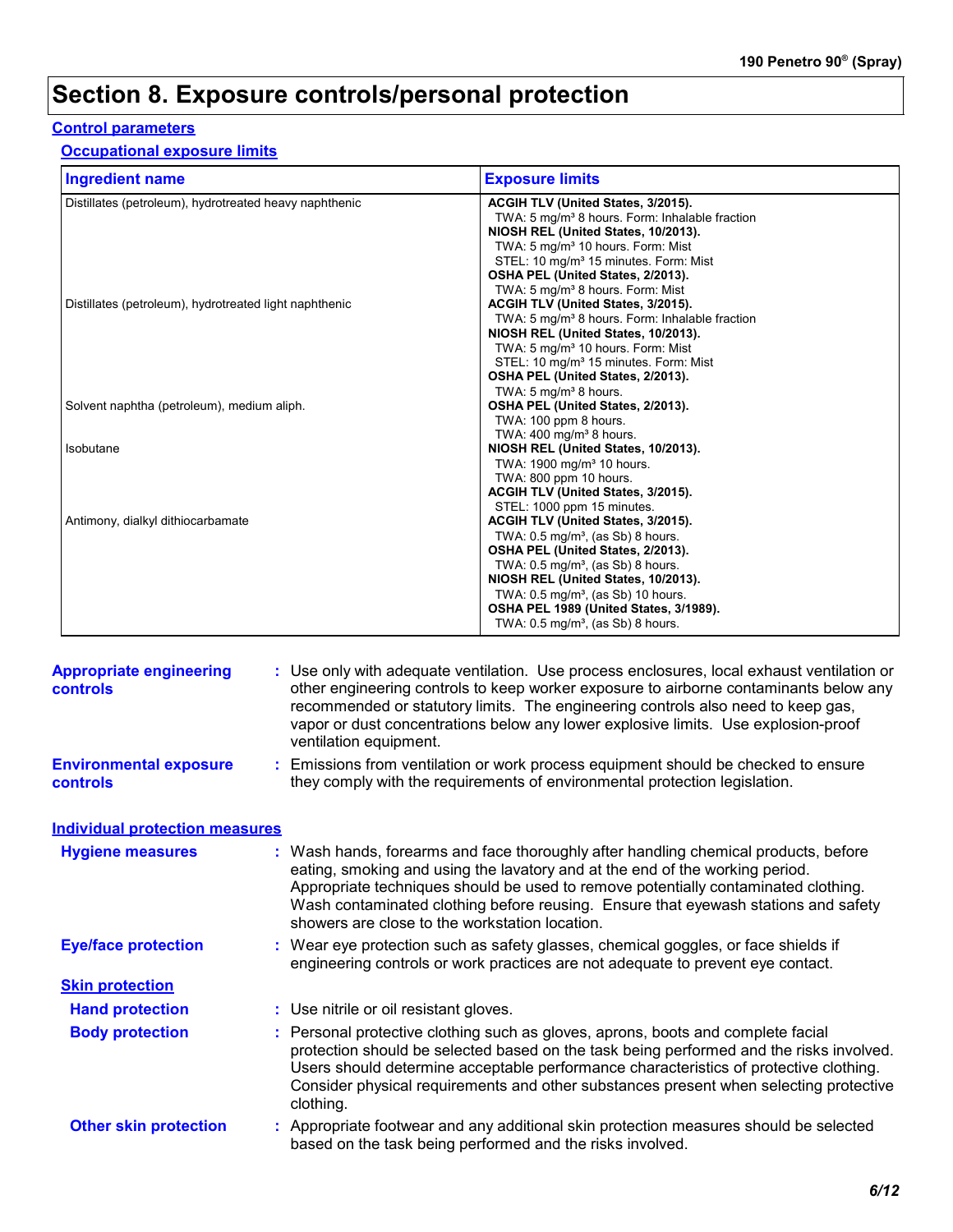## **Section 8. Exposure controls/personal protection**

#### **Respiratory protection :**

: If a risk assessment indicates that respiratory protection is required, use a properly fitted, air-purifying or supplied air respirator that complies with an approved standard. Respirator selection must be based on known or anticipated exposure levels, the hazards of the product and the safe working limits of the selected respirator.

## **Section 9. Physical and chemical properties**

| <b>Appearance</b>                                 |                                                                               |
|---------------------------------------------------|-------------------------------------------------------------------------------|
| <b>Physical state</b>                             | : Liquid. [Cloudy.]                                                           |
| <b>Color</b>                                      | : Light yellow.                                                               |
| <b>Odor</b>                                       | : Sweet petroleum.                                                            |
| <b>Odor threshold</b>                             | : Not available.                                                              |
| pH                                                | : Not applicable.                                                             |
| <b>Melting point</b>                              | : Not available.                                                              |
| <b>Boiling point</b>                              | : $>260^{\circ}$ C ( $>500^{\circ}$ F)                                        |
| <b>Flash point</b>                                | : Closed cup: 93 to 110 $^{\circ}$ C (199.4 to 230 $^{\circ}$ F) [Tagliabue.] |
| <b>Evaporation rate</b>                           | : Not available.                                                              |
| <b>Flammability (solid, gas)</b>                  | : Not available.                                                              |
| Lower and upper explosive<br>(flammable) limits   | : Not available.                                                              |
| <b>Vapor pressure</b>                             | $:$ Not available.                                                            |
| <b>Vapor density</b>                              | : $>1$ [Air = 1]                                                              |
| <b>Relative density</b>                           | : 0.85                                                                        |
| <b>Solubility in water</b>                        | : Negligible in water.                                                        |
| <b>Partition coefficient: n-</b><br>octanol/water | $:$ Not available.                                                            |
| <b>Auto-ignition temperature</b>                  | $:$ Not available.                                                            |
| <b>Decomposition temperature</b>                  | : Not available.                                                              |
| <b>Viscosity</b>                                  | : Not available.                                                              |
| <b>Aerosol product</b>                            |                                                                               |
| <b>Type of aerosol</b>                            | : Spray                                                                       |
| <b>Heat of combustion</b>                         | $: 6.207$ kJ/g                                                                |

## **Section 10. Stability and reactivity**

| <b>Reactivity</b>                                   | : No specific test data related to reactivity available for this product or its ingredients.                                               |
|-----------------------------------------------------|--------------------------------------------------------------------------------------------------------------------------------------------|
| <b>Chemical stability</b>                           | : This material is considered stable under normal ambient and anticipated storage and<br>handling condtitions of temperature and pressure. |
| <b>Possibility of hazardous</b><br><b>reactions</b> | : Under normal conditions of storage and use, hazardous reactions will not occur.                                                          |
| <b>Conditions to avoid</b>                          | : Avoid all possible sources of ignition (spark or flame).                                                                                 |
| Incompatible materials                              | : Reactive or incompatible with the following materials: Strong acids, bases and oxidizers.                                                |
| <b>Hazardous decomposition</b><br>products          | : Under normal conditions of storage and use, hazardous decomposition products should<br>not be produced.                                  |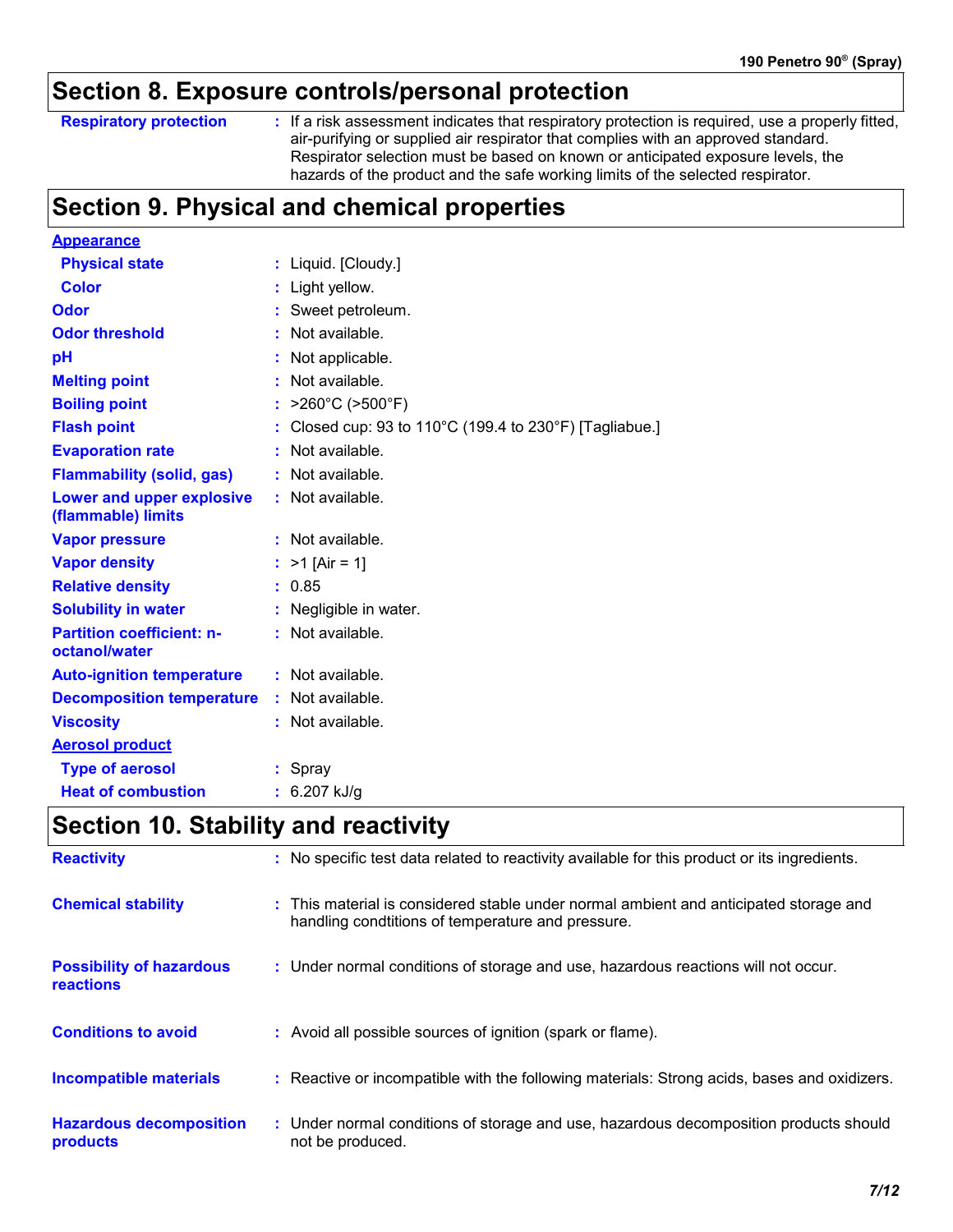## **Section 11. Toxicological information**

#### **Information on toxicological effects**

#### **Acute toxicity**

| <b>Product/ingredient name</b>                            | <b>Result</b>                          | <b>Species</b> | <b>Dose</b>              | <b>Exposure</b> |
|-----------------------------------------------------------|----------------------------------------|----------------|--------------------------|-----------------|
| Distillates (petroleum), hydrotreated<br>heavy naphthenic | LD50 Oral                              | Rat            | >5000 mg/kg              |                 |
| Distillates (petroleum), hydrotreated<br>light naphthenic | <b>LC50 Inhalation Dusts and mists</b> | Rat            | $2180$ mg/m <sup>3</sup> | 4 hours         |
|                                                           | LD50 Oral                              | Rat            | >5000 mg/kg              |                 |
| Isobutane                                                 | <b>LC50 Inhalation Vapor</b>           | Rat            | 658000 mg/m <sup>3</sup> | 4 hours         |
| Antimony, dialkyl dithiocarbamate                         | LD50 Dermal                            | Rabbit         | 16000 mg/kg              |                 |
|                                                           | LD50 Oral                              | Rat            | 16400 mg/kg              |                 |

#### **Irritation/Corrosion**

| <b>Product/ingredient name</b>                            | <b>Result</b>            | <b>Species</b> | <b>Score</b> | <b>Exposure</b>   | <b>Observation</b> |
|-----------------------------------------------------------|--------------------------|----------------|--------------|-------------------|--------------------|
| Distillates (petroleum), hydrotreated<br>heavy naphthenic | Skin - Severe irritant   | Rabbit         |              | 500 mg            |                    |
| Distillates (petroleum), hydrotreated<br>light naphthenic | Skin - Moderate irritant | Rabbit         |              | $24$ hours 0.5 mL |                    |
|                                                           | Skin - Severe irritant   | Rabbit         |              | 500 mg            |                    |

#### **Sensitization**

There is no data available.

#### **Mutagenicity**

There is no data available.

#### **Carcinogenicity**

#### **Classification**

| <b>Product/ingredient name</b>                            | <b>OSHA IARC</b> | <b>INTP</b> | <b>ACGIH EPA</b> | <b>NIOSH</b> |
|-----------------------------------------------------------|------------------|-------------|------------------|--------------|
| Distillates (petroleum), hydrotreated<br>heavy naphthenic |                  |             | A4               |              |
| Isobutane                                                 |                  |             |                  | None.        |

#### **Reproductive toxicity**

There is no data available.

#### **Teratogenicity**

There is no data available.

#### **Specific target organ toxicity (single exposure)**

There is no data available.

#### **Specific target organ toxicity (repeated exposure)**

| <b>Name</b>                                | <b>Category</b> | <b>Route of</b><br><b>exposure</b> | <b>Target organs</b>            |
|--------------------------------------------|-----------------|------------------------------------|---------------------------------|
| Solvent naphtha (petroleum), medium aliph. | Category 1      | Not determined                     | central nervous system<br>(CNS) |

#### **Aspiration hazard**

| <b>Name</b>                                            | Result                                |
|--------------------------------------------------------|---------------------------------------|
| Distillates (petroleum), hydrotreated heavy naphthenic | <b>ASPIRATION HAZARD - Category 1</b> |
| Solvent naphtha (petroleum), medium aliph.             | <b>ASPIRATION HAZARD - Category 1</b> |

#### **Information on the likely routes of exposure**

**:** Dermal contact. Eye contact. Inhalation. Ingestion.

#### **Potential acute health effects**

- **Eye contact :** Causes serious eye irritation.
- 
- **Inhalation :** Harmful if inhaled.
- **Skin contact :** Causes skin irritation.
-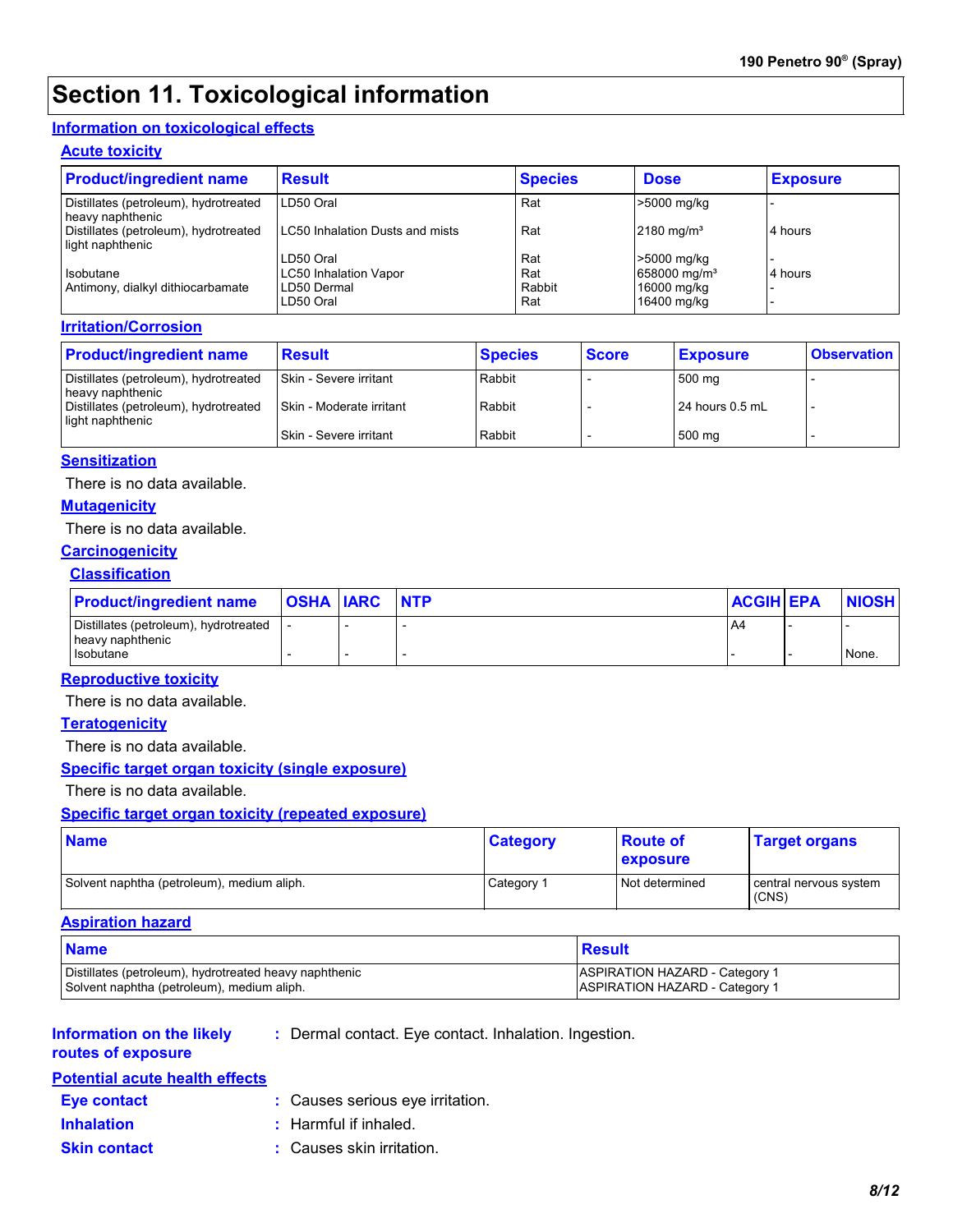# **Section 11. Toxicological information**

| <b>Ingestion</b>                        | : May be fatal if swallowed and enters airways.                                            |
|-----------------------------------------|--------------------------------------------------------------------------------------------|
|                                         | <b>Symptoms related to the physical, chemical and toxicological characteristics</b>        |
| <b>Eye contact</b>                      | : Adverse symptoms may include the following:<br>pain or irritation<br>watering<br>redness |
| <b>Inhalation</b>                       | : Adverse symptoms may include the following:<br>respiratory tract irritation<br>coughing  |
| <b>Skin contact</b>                     | : Adverse symptoms may include the following:<br>irritation<br>redness                     |
| <b>Ingestion</b>                        | : Adverse symptoms may include the following:<br>nausea or vomiting                        |
|                                         | Delayed and immediate effects and also chronic effects from short and long term exposure   |
| <b>Short term exposure</b>              |                                                                                            |
| <b>Potential immediate</b><br>effects   | : No known significant effects or critical hazards.                                        |
| <b>Potential delayed effects</b>        | : No known significant effects or critical hazards.                                        |
| <b>Long term exposure</b>               |                                                                                            |
| <b>Potential immediate</b><br>effects   | : No known significant effects or critical hazards.                                        |
| <b>Potential delayed effects</b>        | : No known significant effects or critical hazards.                                        |
| <b>Potential chronic health effects</b> |                                                                                            |
| <b>General</b>                          | : Causes damage to organs through prolonged or repeated exposure.                          |
| <b>Carcinogenicity</b>                  | : May cause cancer. Risk of cancer depends on duration and level of exposure.              |
| <b>Mutagenicity</b>                     | : May cause genetic defects.                                                               |
| <b>Teratogenicity</b>                   | : No known significant effects or critical hazards.                                        |
| <b>Developmental effects</b>            | : No known significant effects or critical hazards.                                        |
| <b>Fertility effects</b>                | : No known significant effects or critical hazards.                                        |

#### **Numerical measures of toxicity**

**Acute toxicity estimates**

| <b>Route</b>                 | <b>ATE value</b> |
|------------------------------|------------------|
| Oral                         | 38610 mg/kg      |
| Inhalation (dusts and mists) | $1.929$ mg/L     |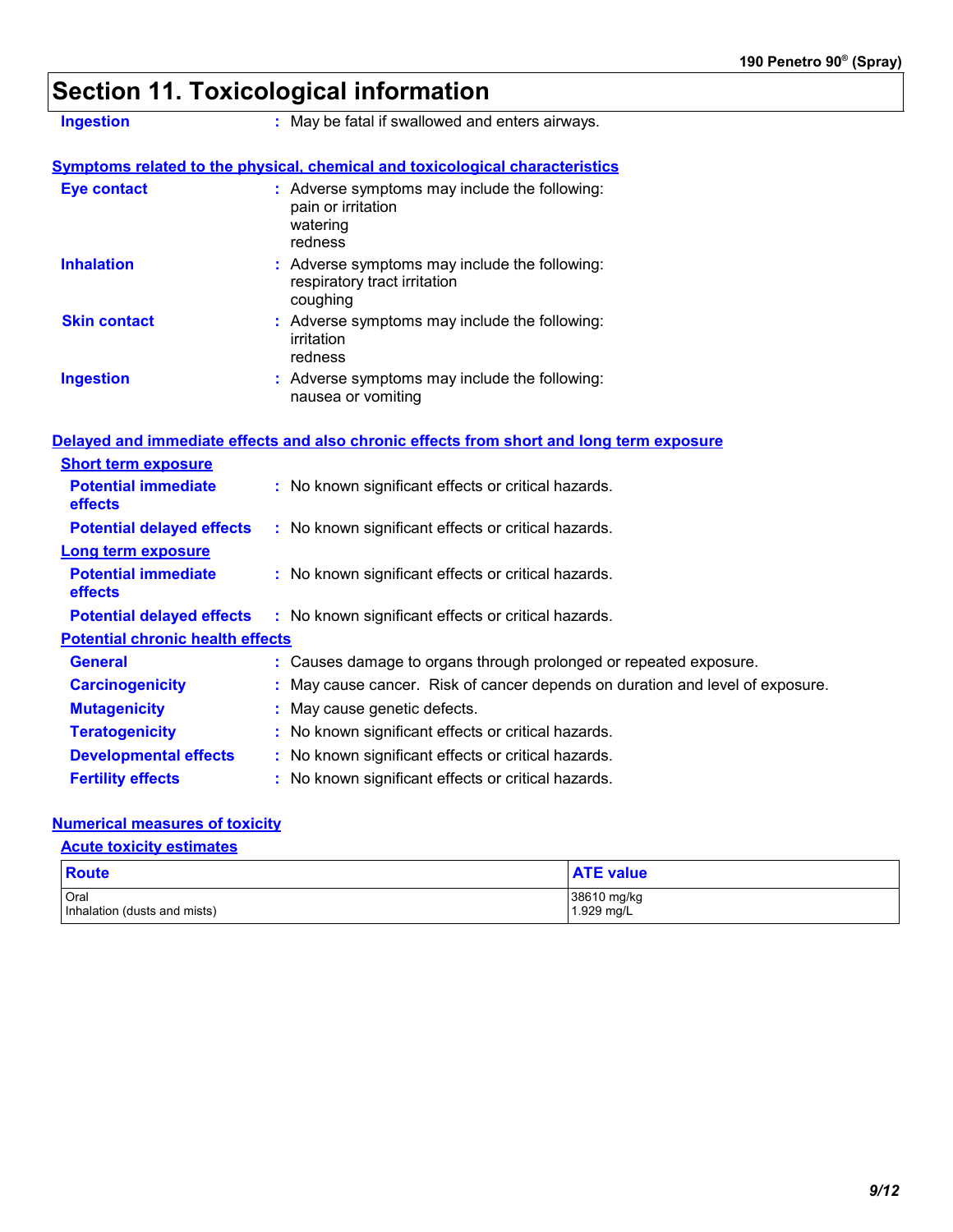## **Section 12. Ecological information**

#### **Toxicity**

| <b>Product/ingredient name</b>                            | <b>Result</b>       | <b>Species</b>                       | <b>Exposure</b> |
|-----------------------------------------------------------|---------------------|--------------------------------------|-----------------|
| Distillates (petroleum), hydrotreated<br>light naphthenic | EC50 >3200 mg/L WAF | Algae - Skeletonema costatum         | 72 hours        |
|                                                           | LC50 >3200 mg/L WAF | l Crustaceans - Acartia tonsa        | 48 hours        |
|                                                           | LC50 >1800 mg/L WAF | Fish - Scophthalmus maximus - Embryo | 96 hours        |
|                                                           | NOEC 3200 mg/L WAF  | Algae - Skeletonema costatum         | 72 hours        |
|                                                           | NOEC 3200 mg/L WAF  | Crustaceans - Acartia tonsa          | 48 hours        |
|                                                           | NOEC 1800 mg/L WAF  | Fish - Scophthalmus maximus - Embrvo | 96 hours        |

#### **Persistence and degradability**

There is no data available.

#### **Bioaccumulative potential**

| <b>Product/ingredient name</b> | $LogPow$ | <b>BCF</b> | <b>Potential</b> |
|--------------------------------|----------|------------|------------------|
| Isobutane                      | 2.8      |            | low              |

#### **Mobility in soil**

| <b>Soil/water partition</b> | : Not available. |
|-----------------------------|------------------|
| <b>coefficient (Koc)</b>    |                  |

**Other adverse effects** : No known significant effects or critical hazards.

### **Section 13. Disposal considerations**

**Disposal methods :**

The generation of waste should be avoided or minimized wherever possible. Disposal of this product, solutions and any by-products should comply with the requirements of environmental protection and waste disposal legislation and any regional local authority requirements. Dispose of surplus and non-recyclable products via a licensed waste disposal contractor. Waste packaging should be recycled. Incineration or landfill should only be considered when recycling is not feasible. This material and its container must be disposed of in a safe way. Care should be taken when handling empty containers that have not been cleaned or rinsed out. Empty containers or liners may retain some product residues. Avoid dispersal of spilled material and runoff and contact with soil, waterways, drains and sewers.

### **Section 14. Transport information**

|                                      | <b>DOT</b>                   | <b>IMDG</b>     | <b>IATA</b>     |
|--------------------------------------|------------------------------|-----------------|-----------------|
| <b>UN number</b>                     | <b>UN1950</b>                | <b>UN1950</b>   | <b>UN1950</b>   |
| <b>UN proper</b><br>shipping name    | <b>AEROSOLS</b>              | <b>AEROSOLS</b> | <b>AEROSOLS</b> |
| <b>Transport</b><br>hazard class(es) | 2.1<br>FLAMMABLE GAS         | 2.1             | 2.1<br><u>V</u> |
| <b>Packing group</b>                 | $\qquad \qquad \blacksquare$ |                 | -               |
| <b>Environmental</b><br>hazards      | No.                          | No.             | No.             |
| <b>Additional</b><br>information     |                              |                 |                 |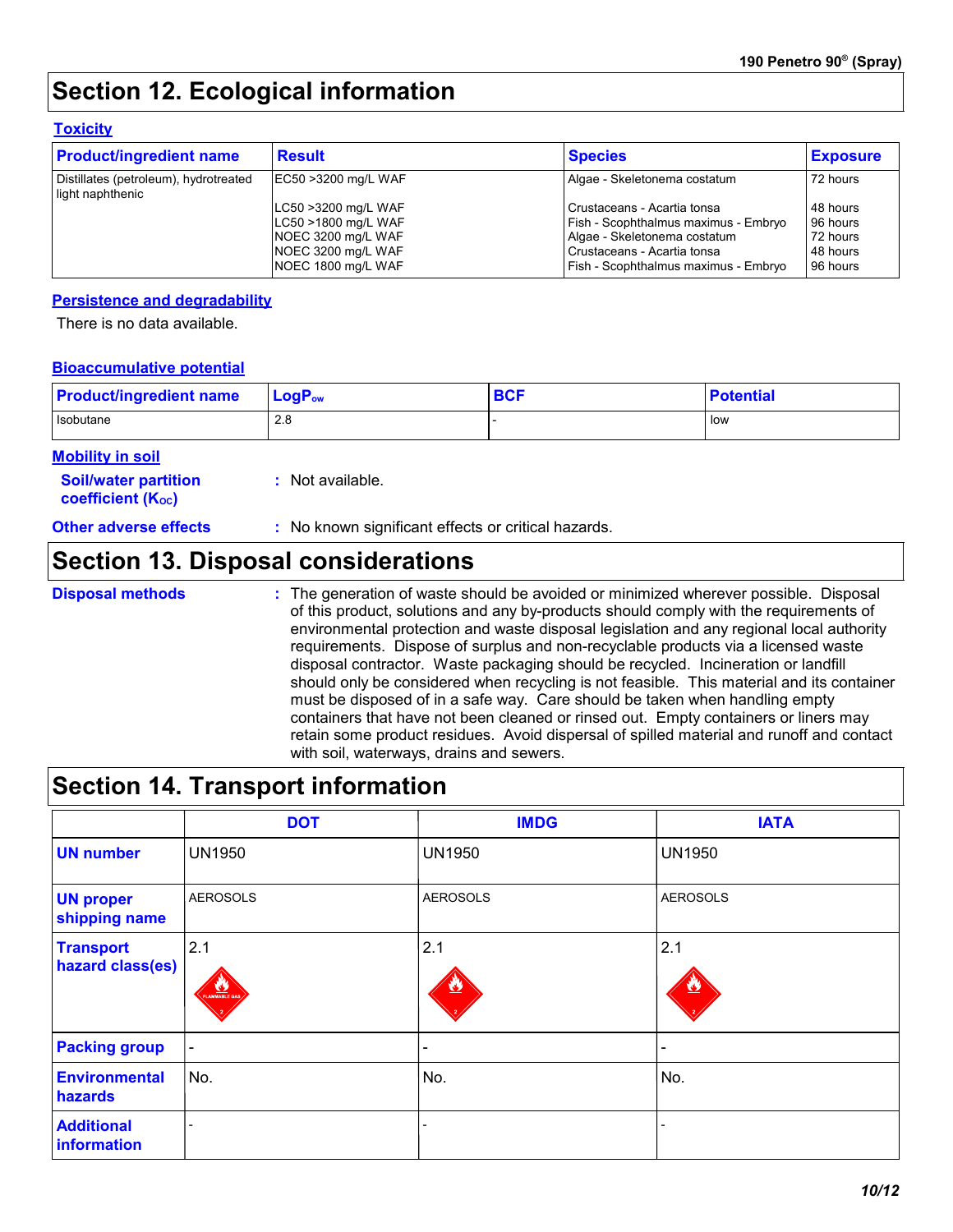## **Section 14. Transport information**

**AERG :** 126

**Special precautions for user Transport within user's premises:** always transport in closed containers that are **:** upright and secure. Ensure that persons transporting the product know what to do in the event of an accident or spillage.

## **Section 15. Regulatory information**

| <b>U.S. Federal regulations</b>                                                   | : TSCA 4(a) final test rules: Polytetrafluoroethylene                                 |
|-----------------------------------------------------------------------------------|---------------------------------------------------------------------------------------|
|                                                                                   | TSCA 8(a) CDR Exempt/Partial exemption: Not determined                                |
|                                                                                   | TSCA 12(b) one-time export: Polytetrafluoroethylene                                   |
|                                                                                   | United States inventory (TSCA 8b): All components are listed or exempted.             |
|                                                                                   | Clean Water Act (CWA) 307: Antimony, dialkyl dithiocarbamate                          |
|                                                                                   | Clean Air Act (CAA) 112 regulated flammable substances: Isobutane; Propane            |
| <b>Clean Air Act Section 112</b><br>(b) Hazardous Air<br><b>Pollutants (HAPs)</b> | $:$ Listed                                                                            |
| <b>Clean Air Act Section 602</b><br><b>Class I Substances</b>                     | : Not listed                                                                          |
| <b>Clean Air Act Section 602</b><br><b>Class II Substances</b>                    | : Not listed                                                                          |
| <b>DEA List I Chemicals</b><br>(Precursor Chemicals)                              | : Not listed                                                                          |
| <b>DEA List II Chemicals</b><br><b>(Essential Chemicals)</b>                      | : Not listed                                                                          |
| <b>SARA 302/304</b>                                                               |                                                                                       |
| <b>Composition/information on ingredients</b>                                     |                                                                                       |
| No products were found.                                                           |                                                                                       |
| <b>SARA 304 RQ</b>                                                                | : Not applicable.                                                                     |
| <b>SARA 311/312</b>                                                               |                                                                                       |
| <b>Classification</b>                                                             | $:$ Fire hazard<br>Immediate (acute) health hazard<br>Delayed (chronic) health hazard |

#### **Composition/information on ingredients**

| <b>Name</b>                                                 | %                         | <b>Fire</b> | <b>Sudden</b><br>hazard release of<br>pressure | <b>Reactive</b> | <b>Immediate</b><br>(acute)<br>health<br>hazard | <b>Delayed</b><br>(chronic)<br>health<br>hazard |
|-------------------------------------------------------------|---------------------------|-------------|------------------------------------------------|-----------------|-------------------------------------------------|-------------------------------------------------|
| Distillates (petroleum), hydrotreated<br>heavy naphthenic   | $\geq$ 25 - <50           | No.         | No.                                            | No.             | Yes.                                            | No.                                             |
| Distillates (petroleum), hydrotreated light<br>I naphthenic | $\geq$ 25 - <50           | No.         | No.                                            | No.             | Yes.                                            | No.                                             |
| Solvent naphtha (petroleum), medium<br>aliph.               | $\ge 5 - 10$              | Yes.        | No.                                            | No.             | No.                                             | Yes.                                            |
| Isobutane<br>Antimony, dialkyl dithiocarbamate              | $\ge 5 - 10$<br>$≥1 - 53$ | Yes.<br>No. | Yes.<br>No.                                    | No.<br>No.      | No.<br>Yes.                                     | Yes.<br>No.                                     |